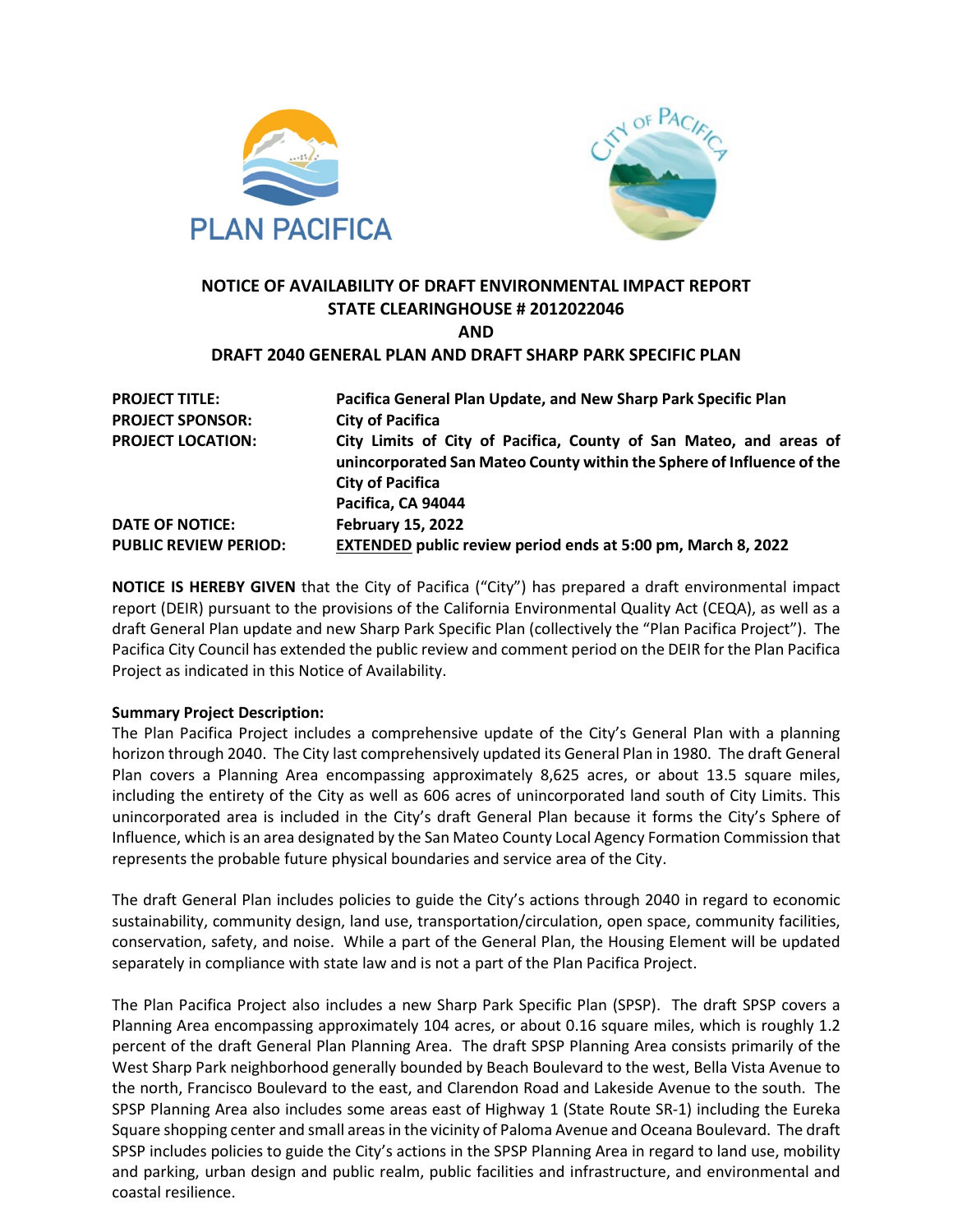A more detailed project description is included in the DEIR, including figures demonstrating the respective Planning Area for the draft General Plan and draft SPSP.

### **Coastal Zone:**

The draft General Plan and draft SPSP both include areas within the Coastal Zone, generally those areas west of Highway 1 but also including Shelldance Nursery east of Highway 1. The Coastal Zone comprises approximately 1,000 acres of land, or about 1.56 square miles, which is roughly 13 percent of the draft General Plan Planning Area. The City separately approved an amendment to its Local Coastal Land Use Plan (LCLUP) in February 2020 and is engaged with the California Coastal Commission (CCC) on certification of the LCLUP amendment. Local Coastal Plan amendments, which include LCLUP amendments, are not subject to CEQA because the CCC LCP certification process is "functionally equivalent" to the CEQA process (Public Resources Code Sections 21080.5 and 21080.9, and CEQA Guidelines Sections 15250, 15251(f) and 15265). Therefore, the City's LCLUP amendment is not expressly included as part of the DEIR although the draft General Plan is consistent with the LCLUP amendment.

#### **Environmental Review:**

The DEIR, prepared pursuant to the requirements of CEQA, evaluates the potentially significant environmental impacts of implementing the Plan Pacifica Project and three alternatives, one of which is the No Project alternative. The DEIR identifies potentially significant environmental impacts to the following CEQA environmental factors: Energy and Greenhouse Gas Emissions.

The draft EIR concludes that potentially significant environmental impacts related to Energy and Greenhouse Gas Emissions can be mitigated to a less than significant level. However, there are significant and unavoidable impacts to the CEQA environmental factor Transportation/Traffic as it relates to vehicle miles traveled (VMT).

The Plan Pacifica Project Planning Area includes one or more hazardous waste sites that are enumerated on lists compiled pursuant to Government Code Section 65962.5. Refer to Chapter 3.11, Table 3.11-1 of the DEIR for a description of these sites.

#### **Public Review and Comment:**

The Pacifica City Council has extended the public review and comment period on the DEIR to 5:00 pm on March 8, 2022. All comments received during the review period will be considered by the City prior to finalizing the DEIR and making a decision on the Plan Pacifica Project. Any interested party may comment on the Plan Pacifica Project, including the DEIR. Comments on the DEIR should focus on its sufficiency in analyzing possible impacts on the physical environment and ways in which potential adverse effects might be minimized in light of the DEIR's purpose to provide useful and accurate information about such factors.

Comments must be received no later than **5:00 p.m. on March 8, 2022**. All comments must be in writing. Please be sure to include your name, mailing address, email address, and telephone number with your comment. Please send comments to the following address:

> **Christian Murdock, AICP, Deputy Director of Planning City of Pacifica Planning Department 540 Crespi Drive, Pacifica, California 94044 Email[: publiccomment@pacifica.gov](mailto:publiccomment@pacifica.gov)**